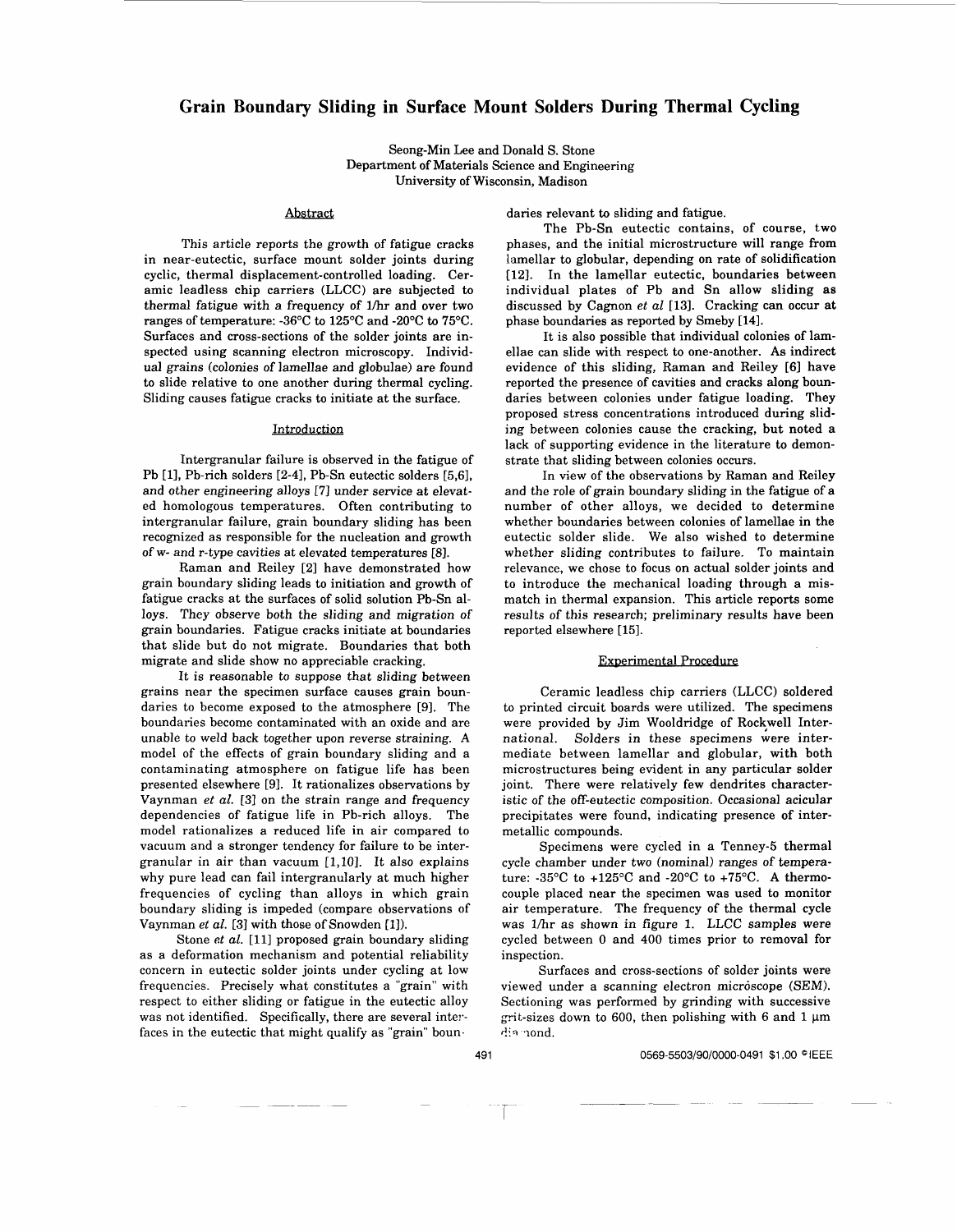

Figure 1. Temperature vs time profiles for the thermal cycle tests performed in this work.

#### Results

Figure 2a is a secondary electron image (SEI) of a solder joint prior to thermal cycling. Note the smooth surface. Individual colonies of the eutectic are observed at higher magnification and in the backscattered imaging mode (BEI), figure 2b.

Cycling a specimen 200 times between -35°C and 125°C was sufficient to propagate cracks entirely through a large fraction  $(= 20\%)$  of the solder joints. Similar damage was obtained in samples cycled 400 times between -20°C and 75°C. Figure 3 is the SEI micrograph of a cross-sectioned solder joint where cracks have not passed entirely through the solder. We observed initiation of cracks at at least two locations: the outside surface of the fillet **(A)** and beneath the carrier (B).

Due to a thin (10-20  $\mu$ m) layer of solder separating carrier and printed circuit board, strains in the solder beneath the carrier were very high. The rate of propagation of the crack initiating at point B (B-crack) was correspondingly high until it reached the fillet. For instance, within 10 cycles between -35°C and 125"C, some cracks were found to have propagated entirely out from beneath the LLCC.

After the B-crack entered the fillet, the rate at which it propagated reduced considerably. For instance, figure 3 shows a typical B-crack after 50 cycles; it has not propagated **to** the surface of the fillet. The tip regions of B-cracks after 50 cycles are shown in figure **4.** These cracks have a tendency to travel near boundaries between phases, consistent with observations of



 $(a)$ 



Figure 2. a) Secondary electron image (SEI) of solder joint prior to thermal cycling; b) Backscattered electron image (BEI) illustrating orientations of various colonies.

Smeby [14]. Also, Smeby [14] and Summers and Morris [16] have reported recrystallization during cyclic loading. Whether the coarseness of the features in figure **4**  is due to recrystallization is being investigated.

Figure *5* compares surfaces of various solder fillets after thermal cycling. Note that the surface of each fillet has roughened considerably compared to that prior to cycling, figure 2a. A closer inspection of the surface, figure 6, reveals the roughening is due to relative sliding between colonies, or "grains," in the eutectic. Because SEI contrasts surface relief most strongly, SEI micrographs such as those in figures **5**  and 6a show the presence of offsets and cracks between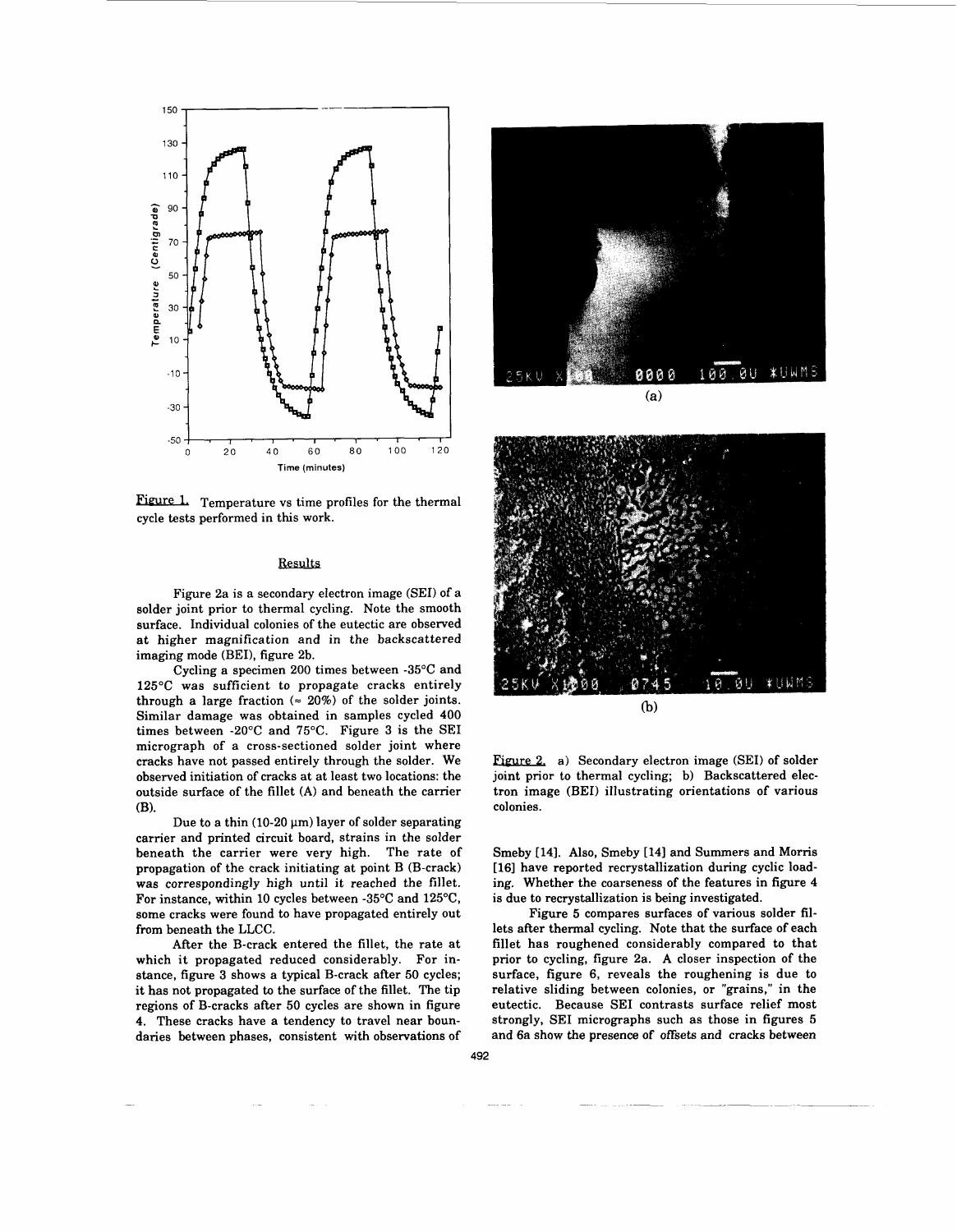

Figure 3. Cross-section of solder joint after 50 cycles between -35 $^{\circ}$ C and 125 $^{\circ}$ C (SEI).

grains. A fraction of the grains are pushed out from the surface, while others rotate, etc. Many of the grains, such as the one in the center of 6a, show roughening of the surface, indicative of plastic deformation within the grain. The BE1 micrograph, figure 6b, contrasts Pb and Sn phases and unambiguously distinguishes between colonies of lamellae.

Cross-sections of the solder joints after cycling confirm the shear between individual colonies, [figure 7.](#page-4-0) A-cracks, shown in cross-section, originate at the sliding boundaries, and slowly grow into the specimen.

### **Discussion**

The presence of the textural features in figures 5, 6, and 7 is ample evidence of sliding between colonies. This study shows, therefore, that the sliding between colonies plays a significant role in the rheology of the eutectic solder joint. Because grain boundary sliding is a low strain rate phenomenon [16], and because it is observed at a cycling frequency of lhr, its presence can be expected during thermal or mechanical cycling at frequencies lower than 1/hr. Grain boundary sliding will not occur under cycling at high frequencies [91.

The fatigue lives of the solder joints studied here are controlled by growth of the B-crack. Boundaries between individual phases are preferred paths for travel of the B-crack, but whether these boundaries also undergo sliding is unknown. It is therefore premature to state definitively whether, in these solder joints, the process of fatigue is strongly related to grain boundary sliding. If, however, fatigue life is affected by sliding, an obvious next step is to speculate on what the effects might be.

In this respect, there are some simple models that can help. In a model by Baik and Raj **[17]** wedge cracking is important at intermediate frequencies, and causes intergranular failure and a reduction in fatigue life within this regime. Grain boundary contamination is not a factor; instead, grain boundary sliding causes growth of wedge cracks homogeneously throughout the





Figure 4. Cross-sections of solder joints after 50 cycles between -35°C and 125°C.

bulk of the material. The fatigue life according to the model of Baik and Raj is shown schematically as the dashed line in figure 8. In Stone's model [91, exposure of grain boundaries to air leads to crack growth. The prediction of Stone's model is shown as a solid line in figure *8.* 

Both models predict number of cycles to failure will be independent of frequency at high frequencies where grain boundary sliding does not occur. Both predict reduction in fatigue life at intermediate frequencies. However, the model of Baik and Raj predicts fatigue life will improve at very low frequencies, while Stone's model predicts fatigue life will saturate at a minimum value at low frequencies.

\_-. *1-* \_\_\_\_--~~ -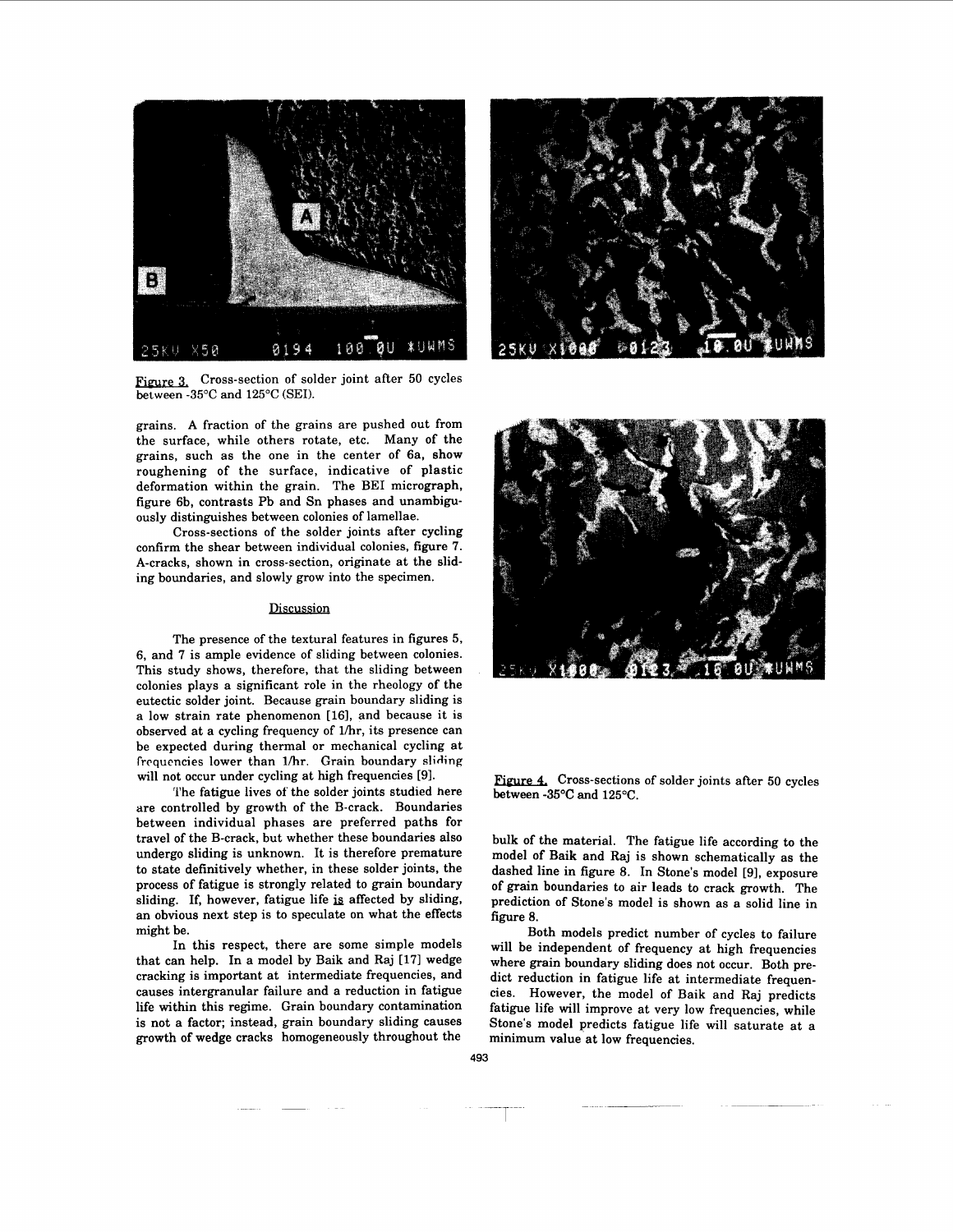

ū  $(7<sub>k</sub>)$ 2

 $(a)$ 



 $(b)$ 



(b)



**(C)** 

Figure 5. Surfaces of solder joints after a) 50 cycles between -35°C and 125°C; b) 200 cycles between -35°C and 125°C; c) 400 cycles between -20°C and 75°C. (SEI)

Figure 6. Close-up of solder joint surface after 200 cycles between **-35°C** and 125°C: a) SEI mode of imaging; b) REI mode.

## Acknowledgements

The authors are indebted to J. Wooldridge of Rockwell International in Cedar Rapids Iowa for donating the specimens tested in this work. The aid of L. Casper in setting up the thermal cycling chamber is much appreciated. The electron microscopy was performed on Materials Science Program facilities under supervision of R. Noll. This research was supported by the Wisconsin Alumni Research Foundation. B.D. Stone aided in the preparation of this manuscript.

494